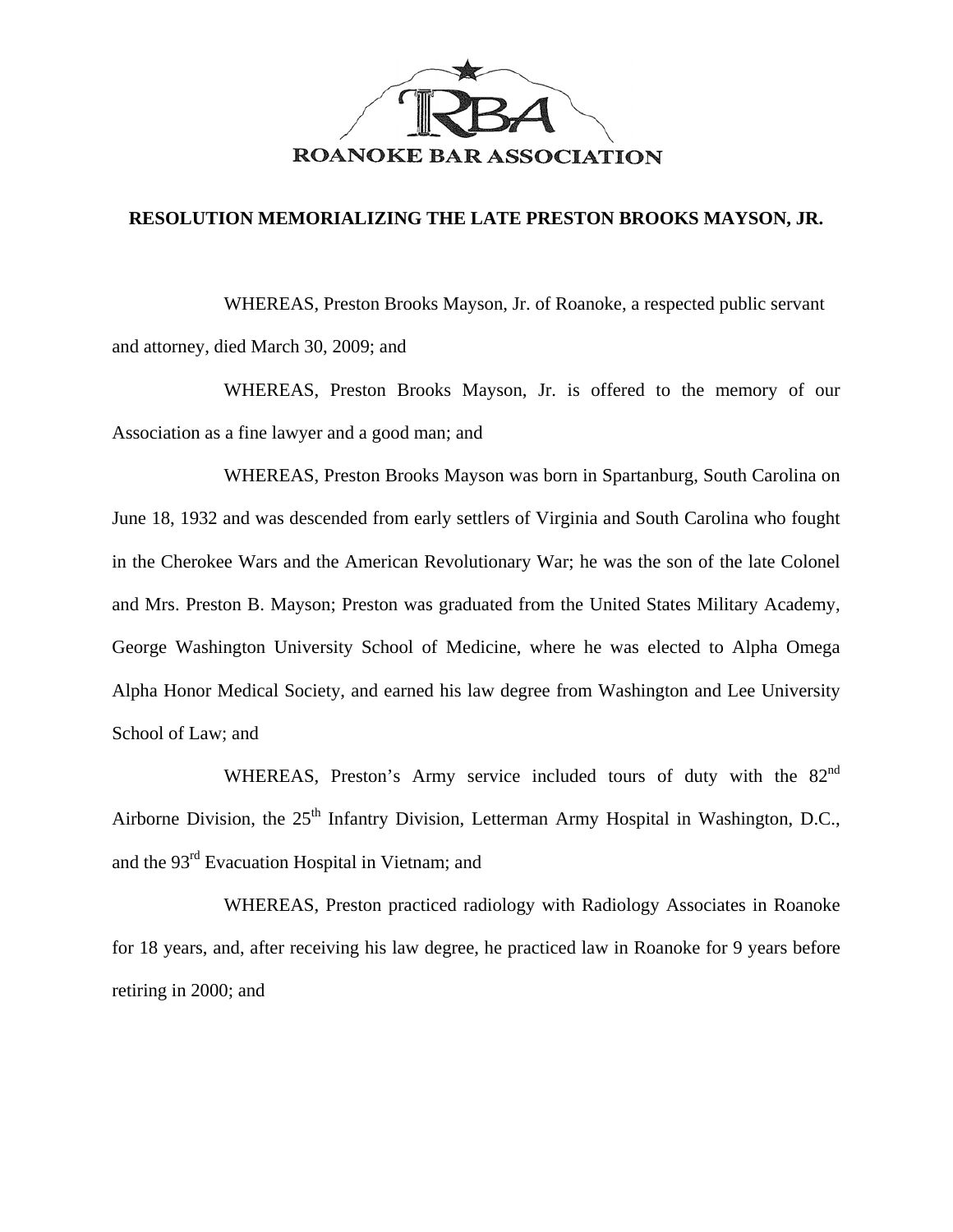WHEREAS, Preston was a member of Second Presbyterian Church and of many professional military, medical, and legal organizations; he was a workman who did not always follow expected conventions, but who tried to apply the guidance espoused in Romans 12:2, "And be not conformed to this world; but be ye transformed by the renewing of your mind, that ye may prove what is the good and acceptable and perfect will of God," through his service to his country, his patients, and his clients; and

 WHEREAS, during his long careers and in retirement, he enjoyed painting oil landscapes, many of which hang in homes and businesses throughout the Roanoke Valley and in many southeastern states; and

 WHEREAS, his personal life was blessed with a loving wife of 44 years, Sara Dudley Heaton Mayson, two sons, Brooks Heaton Mayson of Jamestown, North Carolina and James Dudley Mayson of Staunton, Virginia, five grandchildren, two daughters-in-law, and other relatives, and is preceded in death by his brother, Colonel Elford Morgan Mayson; and

 **NOW, THEREFORE, BE IT RESOLVED,** that the Roanoke Bar Association laments the passing of Preston Brooks Mayson, Jr., and holds his memory and his contributions to this Association, to this community, and to the cause of justice in high regard; and

**BE IT FURTHER RESOLVED** that copies of this resolution be furnished to the Circuit Courts of the City and County of Roanoke, the City of Salem and the United States District Court for the Western District of Virginia, Roanoke Division, with motions that the resolution be spread upon the permanent common law order books of those courts; and that copies of this resolution be furnished to his family to communicate the esteem in which the Roanoke Bar Association holds him and his memory and the Association's sorrow at his passing.